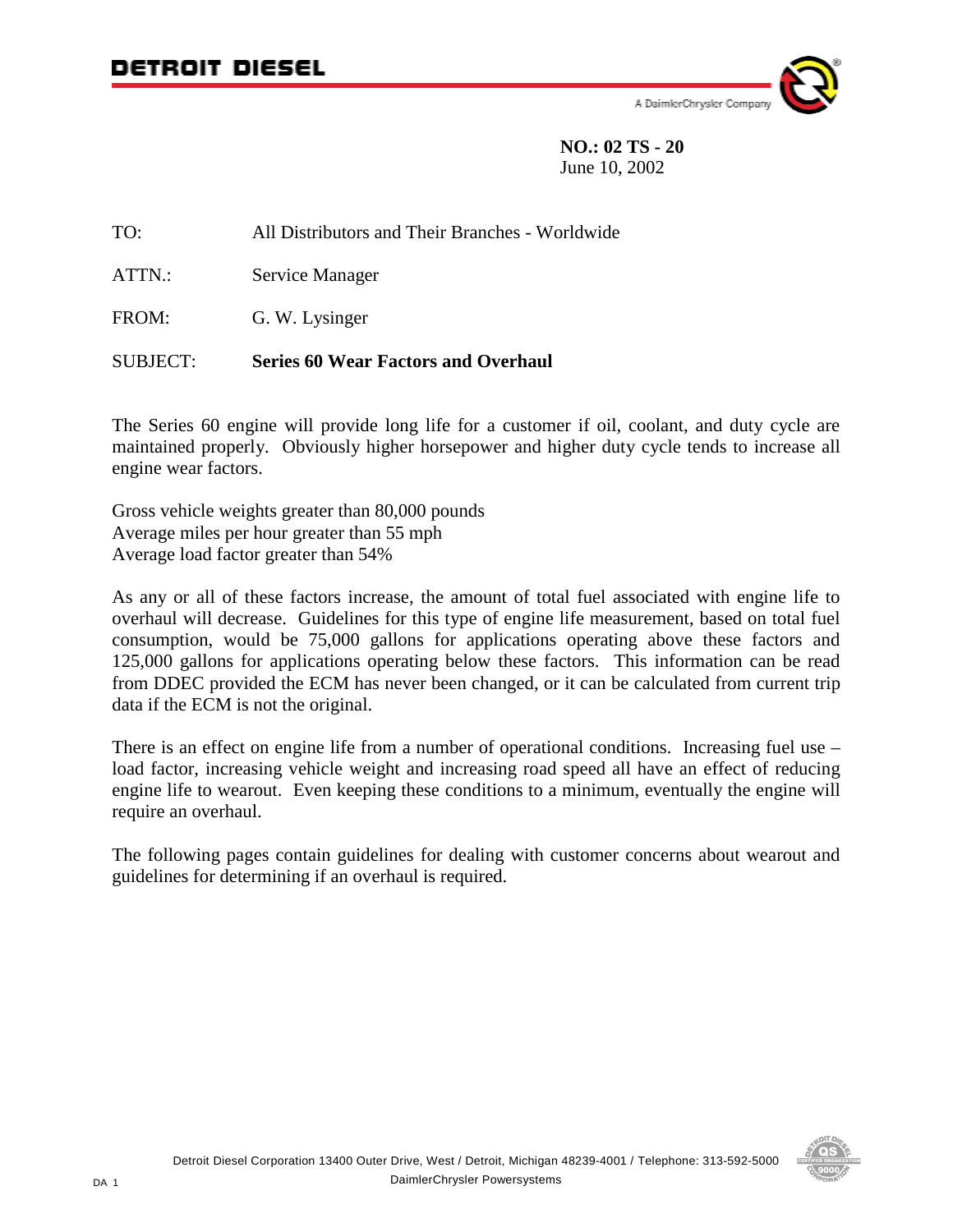# **SERIES 60 ENGINE WEAROUT AND OVERHAUL**

# SERIES 60 ENGINE OVERHAUL CRITERIA

Provided is a list of nine criteria that bear heavily on whether or not an overhaul is recommended, and other information to assist in the determination of engine life with respect to wear.

An overhaul is recommended only if **at least six** of the following criteria are met:

- · Blue smoke that continues at idle or under load for several days.
- White smoke, a thick white plume that continues for more than 60 seconds after engine start-up under ambient weather conditions between 20° F and 40° F.
- · Low power on a dynamometer, less than 70% of the rated horsepower after allowing for driveline losses.
- · Poor fuel economy, 20% worse than the fleet average.
- · Hard starting in combination with excessive white smoke after starting.
- · Low compression in the cylinders with readings below 350 PSI.
- · High crankcase blowby above five inches of water column pressure measured at the dipstick tube.
- · High oil consumption below 300 miles per quart.
- · High wear metals in the oil analysis above engine trend line.

# CUSTOMER ASSESSMENT AND INITIAL WEAROUT CHECKLIST

- 1. First and foremost, treat the customer with the utmost respect. Be prepared to compare the customer's expectations to the facts associated with wear.
- 2. Assess the symptoms and determine the nature.
- 3. Offer to check power as a means to determine overall engine condition.
- 4. Check for condition of turbocharger and air compressor.
- 5. Print out DDEC total fuel, average speed, and average load.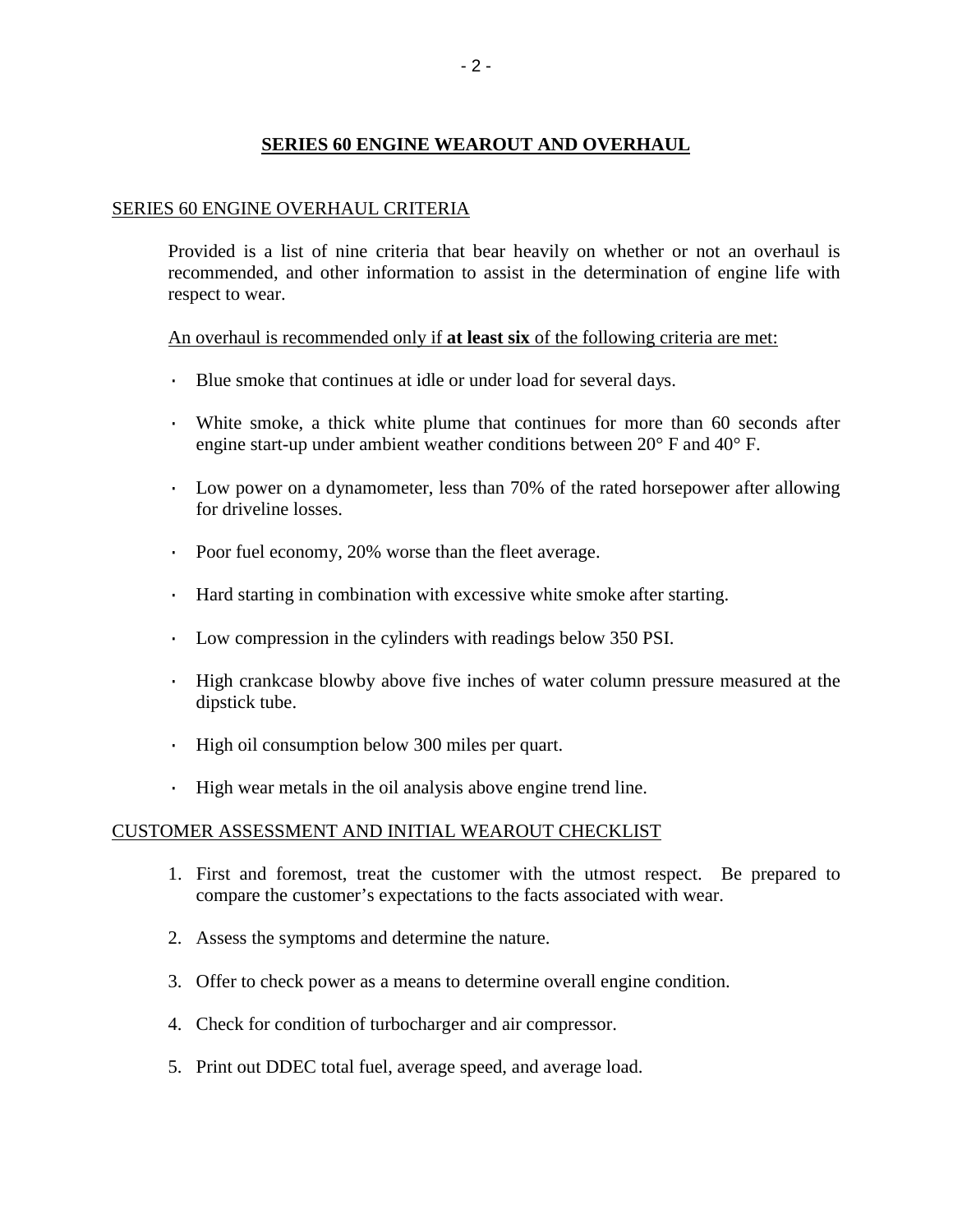- 6. Record mileage.
- 7. Check for overhaul criteria.
- 8. If the assessment determines conditions are within specifications, advise the customer an overhaul is not required and the unit may be returned to service.

# CRANKCASE PRESSURE GUIDELINES

1. Crankcase pressure: Full load, maximum KPa (in.  $H_2O$ ) operating limits @ Rated speed =  $1.25$  KPa (5.0 inches H<sub>2</sub>O column).

*Note: New engine from DDC production line would typically represent a reading of*   $(1.6 \text{ to } 2 \text{ inches } H_2O \text{ column}).$ 

- 2. Detroit Diesel has been receiving inquiries about the condition of Series 60 engines that exhibit crankcase pressure beyond the limits specified in the Series 60 Service Manual, publication 6SE483 when examined at time of vehicle trade. In some cases customers are concerned there is no clear description of what conditions to expect and in the extreme case, an overhaul is done based on high crankcase pressure measurement when a simpler repair may have remedied the condition and saved the customer a large sum of money.
- 3. When a Series 60 engine has high crankcase pressure, but yet the engine pulls good power, the high crankcase pressure could be telling us any one of the following potential conditions exist in the engine:
	- · Breather obstruction
	- · Worn or damaged air compressor
	- · Worn turbocharger seals
	- · Worn or broken compression rings
	- · Worn or broken oil control rings
	- · Worn valve guides

## OIL CONSUMPTION GUIDELINES

*Refer to Operator's Guide, Page 31, P/N 6SE484 - date 0106* 

All diesel engines are designed to use some oil, so the periodic addition of oil is normal. See Figure 12 below, "Engine Oil Consumption Guidelines" to determine the degree of oil usage.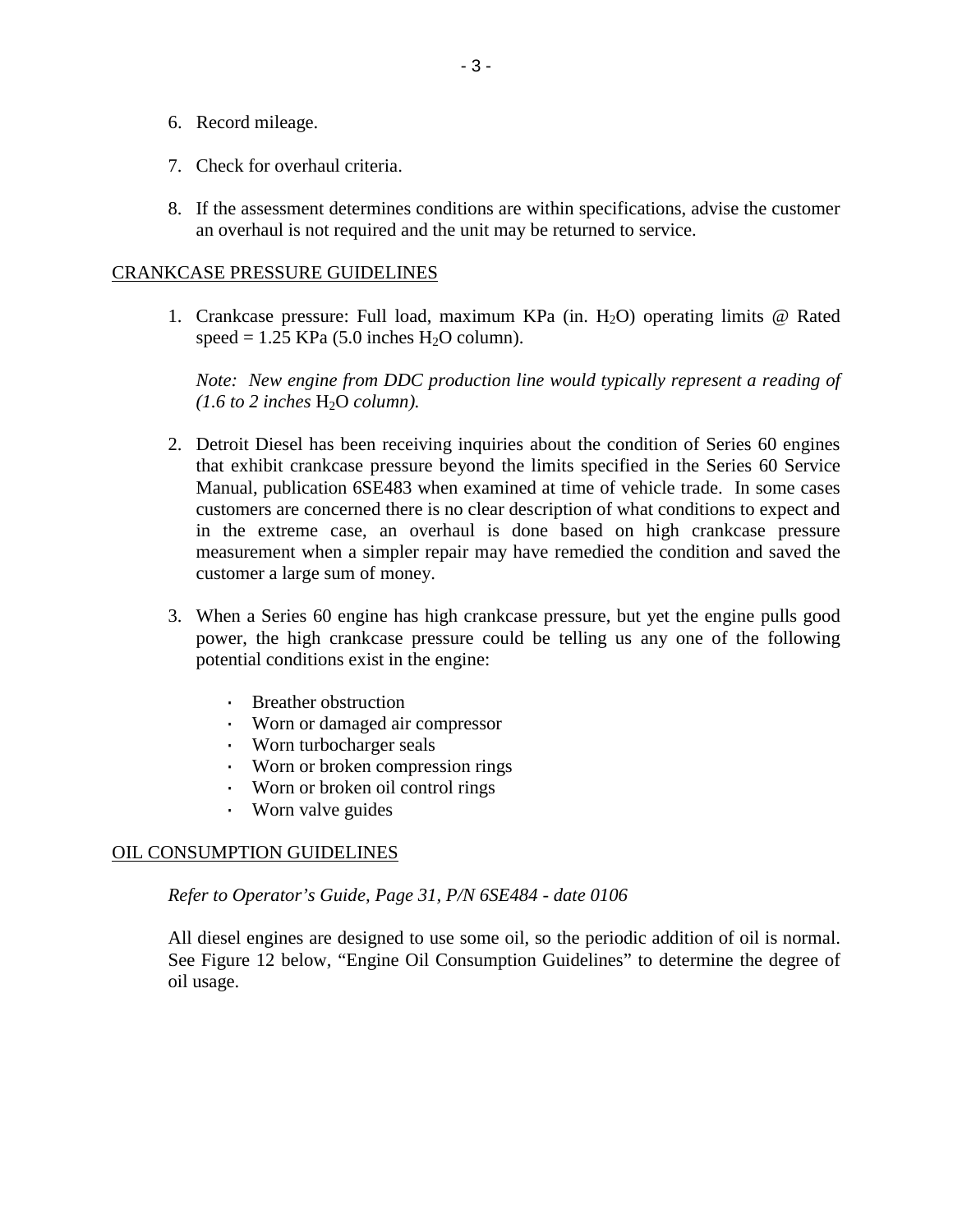

Figure 12. Engine Oil Consumption Guidelines

#### Items to check:

- · Mis-calibrated dipstick
- · External oil leaks
- · Air compressor leak
- · Turbocharger leak
- · Valve guide seals

# Item to be completed by Owner:

· Fully completed "Oil Consumption Sheet"

# HEAVY FUMES/VAPOR FROM CRANKCASE BREATHER

## Questions to ask customer:

- 1. What brand name of oil are they using?
- 2. What is oil change interval?

It may be necessary for customer to change oil brand and oil change interval and recheck for reoccurring problem:

*Note: refer to pages 9-11 in the DDC Lubricating Oil, Fuel & Filters booklet for recommended:* 

- Brand Name Approved Lubricants
- · Oil Change Intervals

 *Also, refer to page 26 "Statement of Detroit Diesel Corporation Warranty"* 

## SERIES 60 CYLINDER LINER WEAR

Cylinder scuffing is a transfer of metal from piston to liner I.D. If this occurs during the engine warranty, it is generally a covered repair. Repair expense for normal cylinder liner wearout is not covered under P-3.